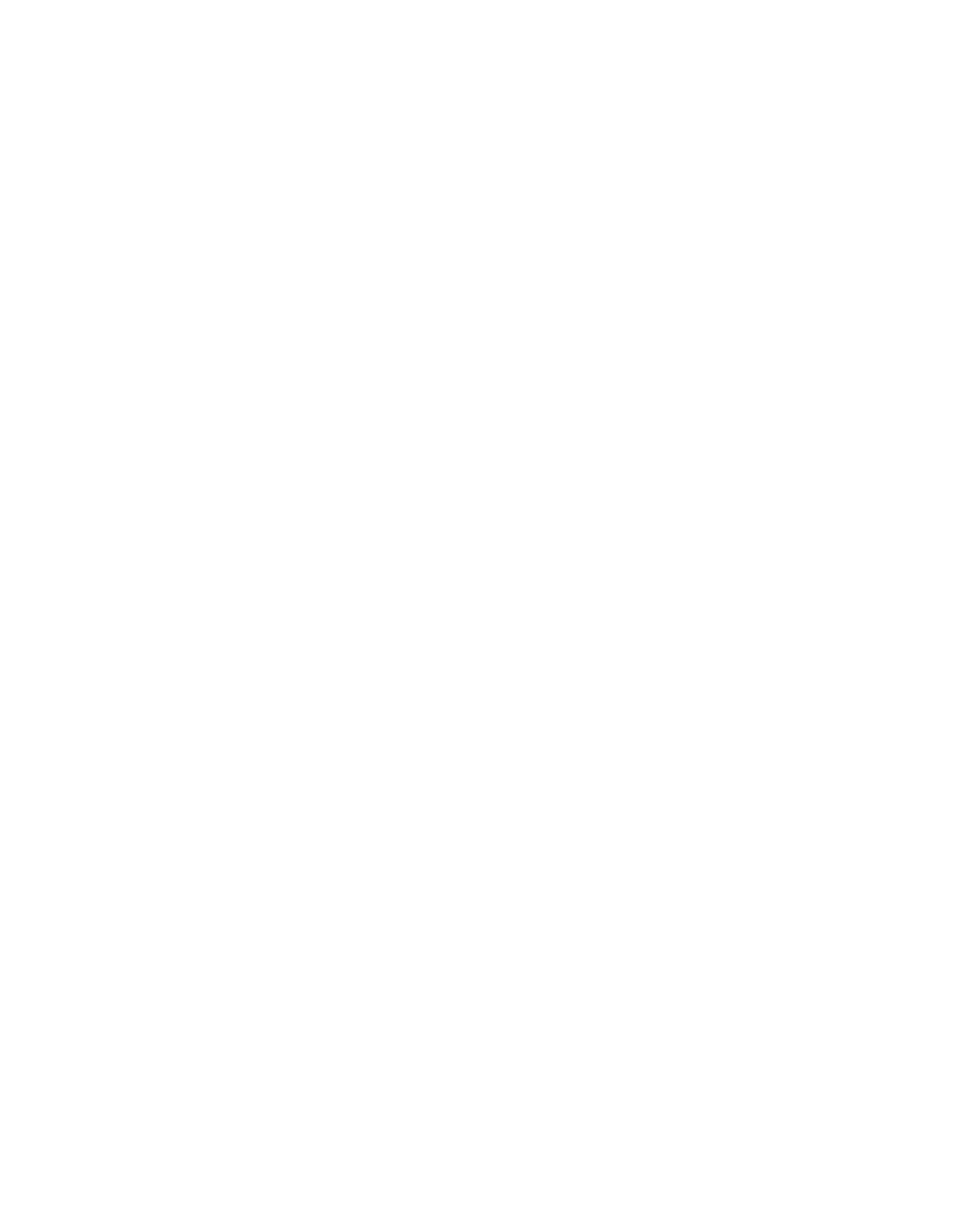### **Disclaimer**

Vertilon Corporation has made every attempt to ensure that the information in this document is accurate and complete. Vertilon assumes no liability for errors or for any incidental, consequential, indirect, or special damages including, without limitation, loss of use, loss or alteration of data, delays, lost profits or savings, arising from the use of this document or the product which it accompanies.

Vertilon reserves the right to change this product without prior notice. No responsibility is assumed by Vertilon for any infringements of patents or other rights of third parties which may result from its use. No license is granted by implication or otherwise under the patent and proprietary information rights of Vertilon Corporation.

## **Copyright Information**

© 2020 Vertilon Corporation

ALL RIGHTS RESERVED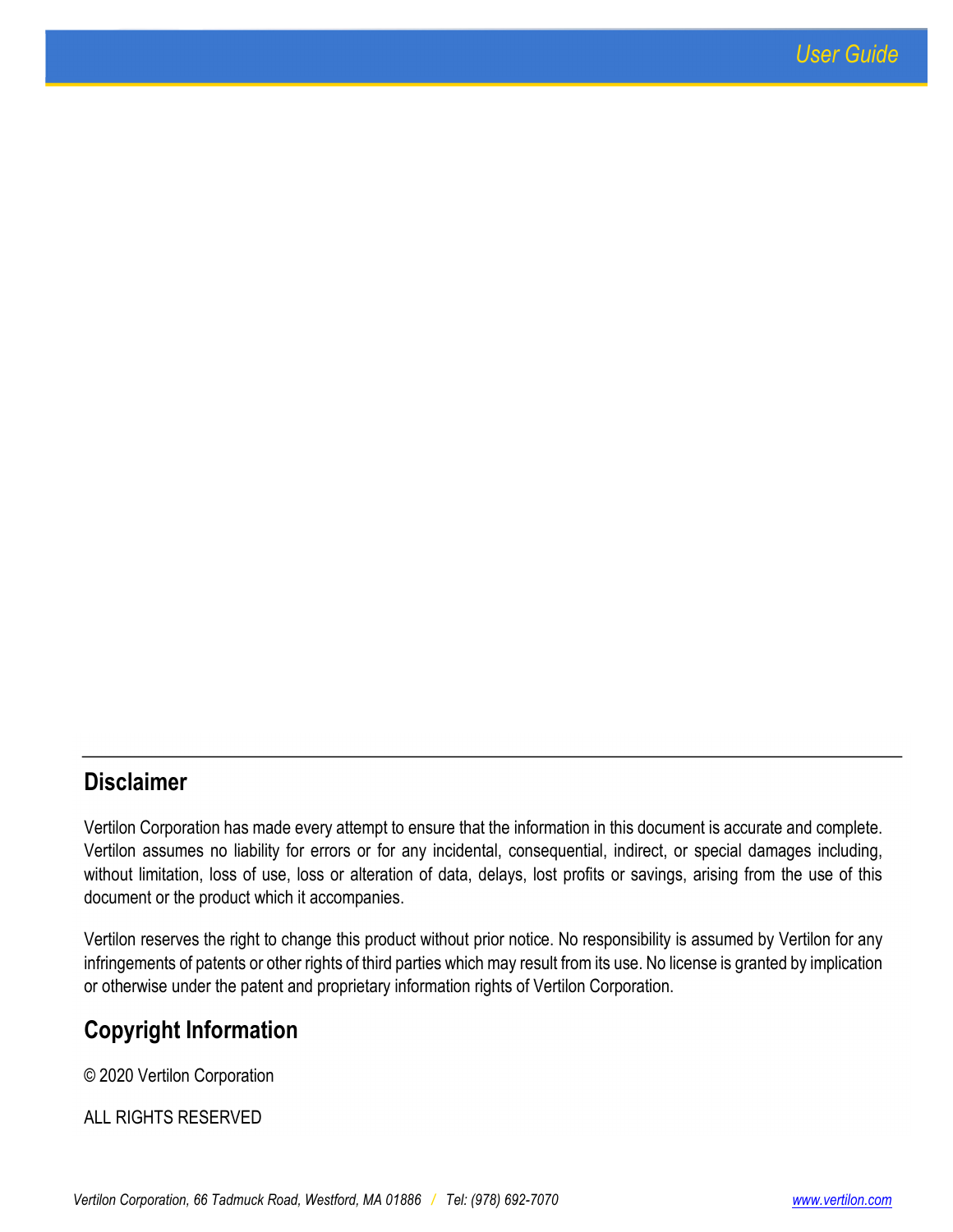*- 4 -*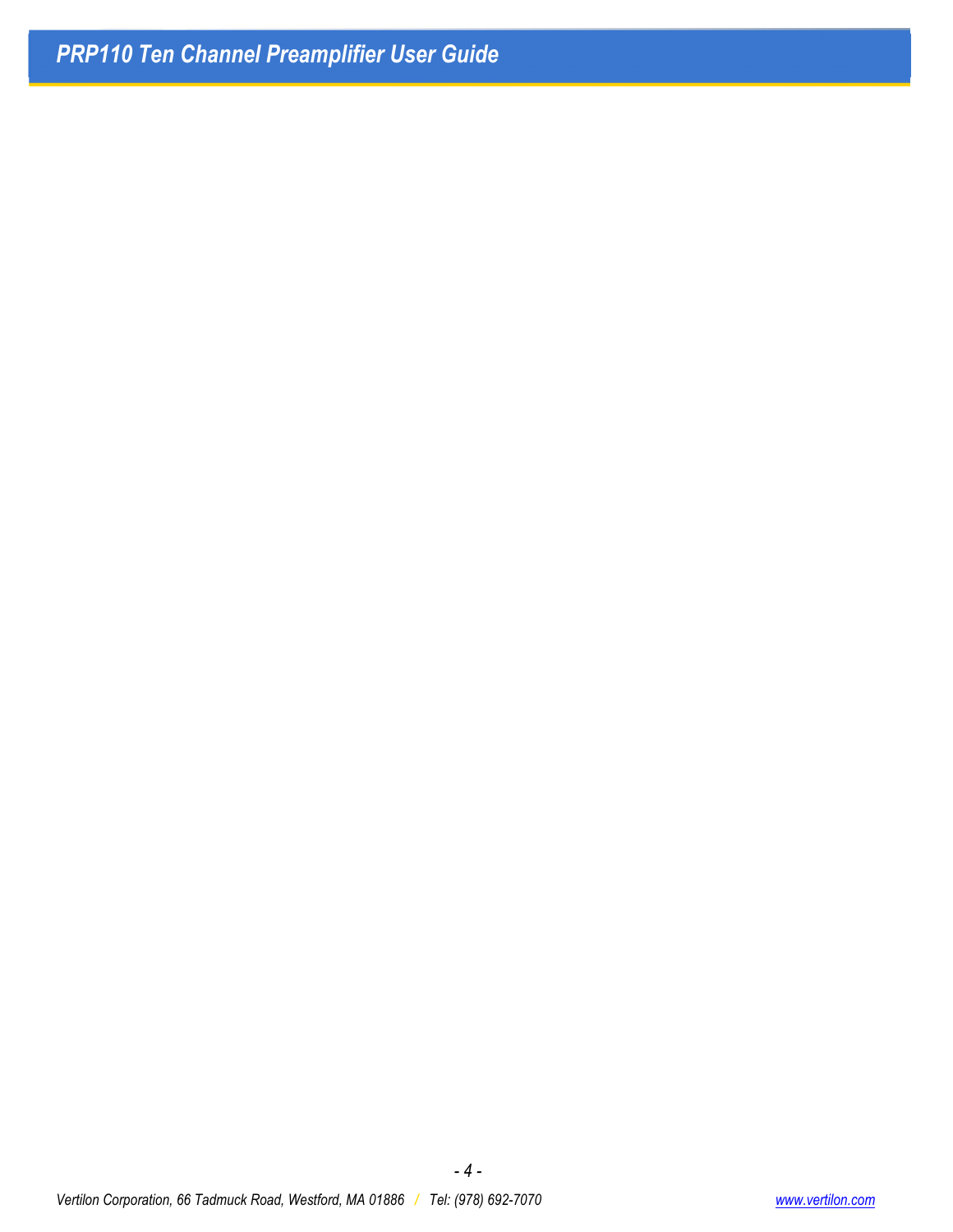# **Table of Contents**

 $-5-$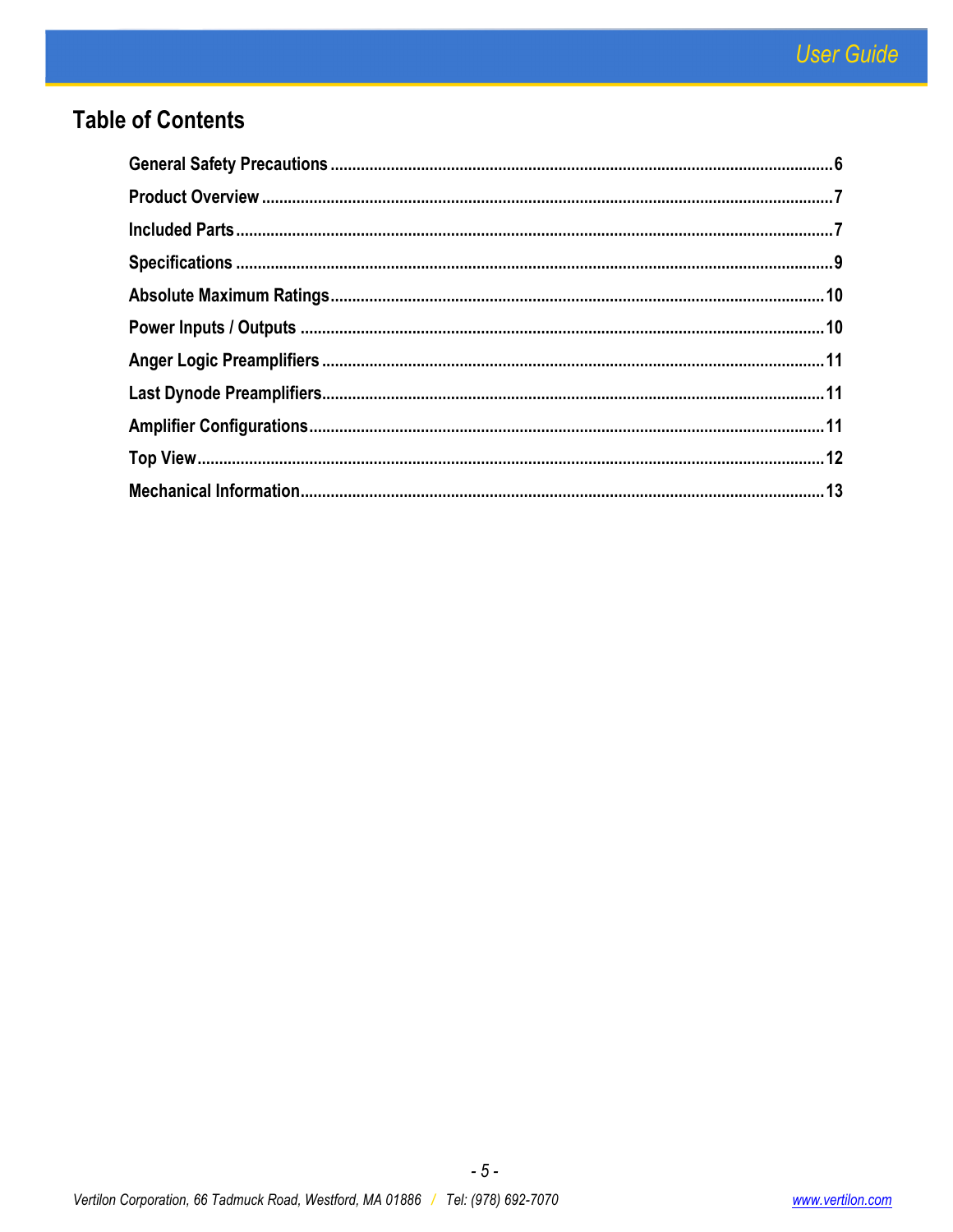## **General Safety Precautions**

#### **Use Proper Power Source**

The PRP110 is powered with a customer-supplied asymmetric bipolar power source. Use with any power source outside of the recommended specifications in this document may result in damage to the product.

### **Operate Inputs within Specified Range**

To avoid electric shock, fire hazard, or damage to the product, do not apply a voltage to any input outside of its specified range.

#### **Electrostatic Discharge Sensitive**

Electrostatic discharges may result in damage to the PRP110. For this reason, the PRP110 board is intended to be operated in a user's conductive instrument enclosure.

*- 6 -* 

#### **Do Not Operate in Wet or Damp Conditions**

To avoid electric shock or damage to the product, do not operate in wet or damp conditions.

#### **Do Not Operate in Explosive Atmosphere**

To avoid injury or fire hazard, do not operate in an explosive atmosphere.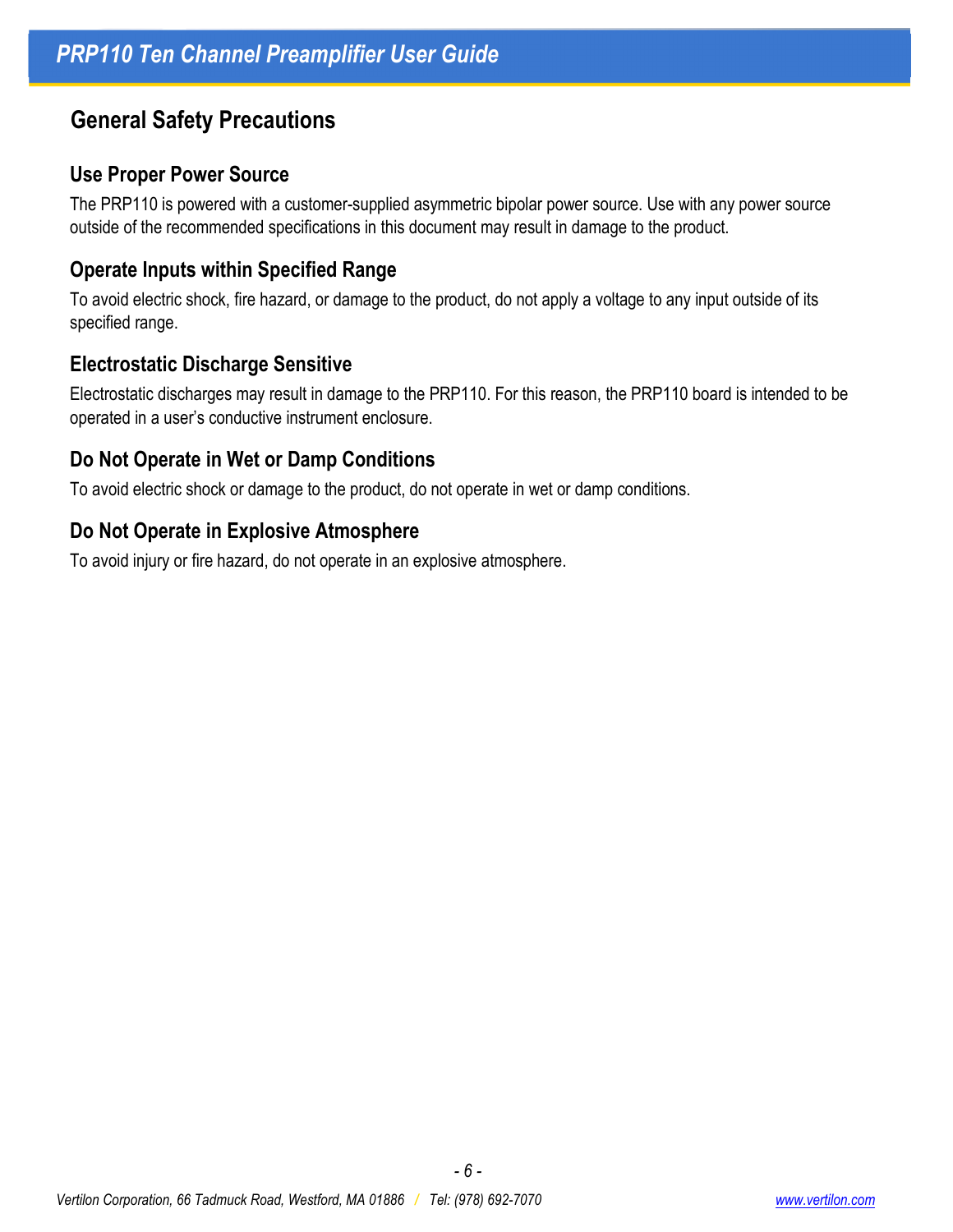## **Product Overview**

- Ten Channel PMT / SiPM Preamplifier
- High Gain / Bandwidth
- Large Input and Output Dynamic Range
- BNC Inputs and Outputs
- Two User-Selectable Gain Settings
- Small Compact PCB Form Factor
- Jumper Configurable Input Gain and Polarity



The PRP110 is a ten channel high bandwidth preamplifier module specifically designed for direct connection to anger logic circuitry for multianode photomultiplier tubes (MAPMT) and silicon photomultiplier (SiPM) arrays. The module is arranged as two groups of five channels with each group consisting of four anger logic channels and one channel for connection to a timing output such as a PMT's last dynode signal. The polarity of the preamplifiers is such that the four anger logic and last dynode outputs all produce negative-going signals. Two versions of the PRP110 are available. The PRP110A is a 10X gain version of the product while the PRP110B is a 5X gain version with increased input dynamic range. Both product versions have a miniature rotary switch on each channel so that the overall gain can be reduced by a factor of four in high signal level applications. Dual stacked BNCs are utilized for the signal inputs and outputs. Two types of power input connectors are available on the PCB — a discrete four wire header and a six pin 2mm flat cable connector. Each connector type appears twice on the PRP110 so that multiple power connection schemes including daisy chaining can easily be accommodated.

The various functions on the PRP110 are described in greater detail on the following pages. When necessary, refer to the functional block diagram shown in Figure 1 below.

# **Included Parts**

PRP110 ten channel preamplifier board

*- 7 -* 

- Input power connector plus contacts
- Flat cable daisy-chaining kit
- Trimmer tool
- User Manual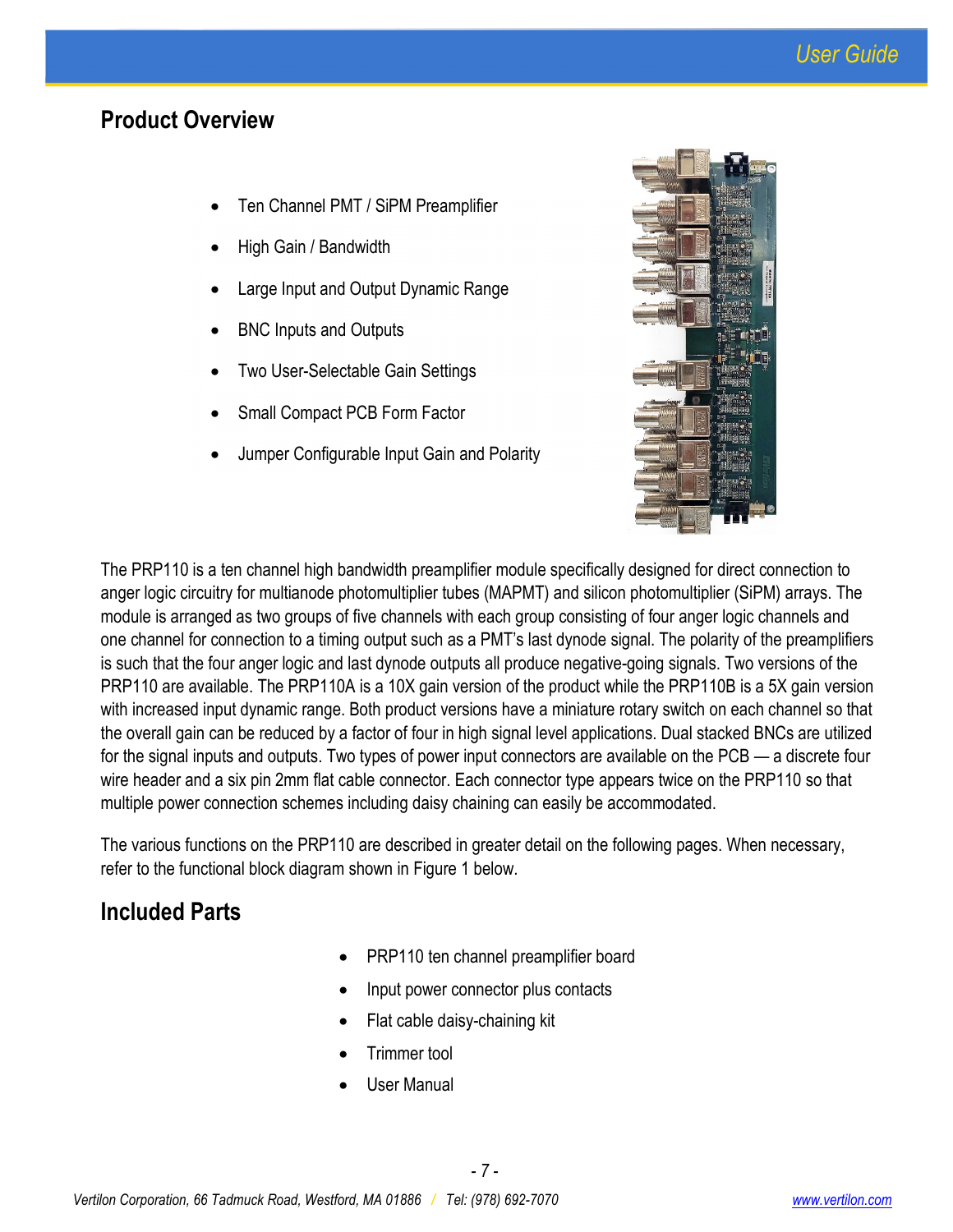# *PRP110 Ten Channel Preamplifier User Guide*



**Figure 1: Functional Block Diagram** 



**Figure 2: Preamplifier Channel** 

*- 8 -*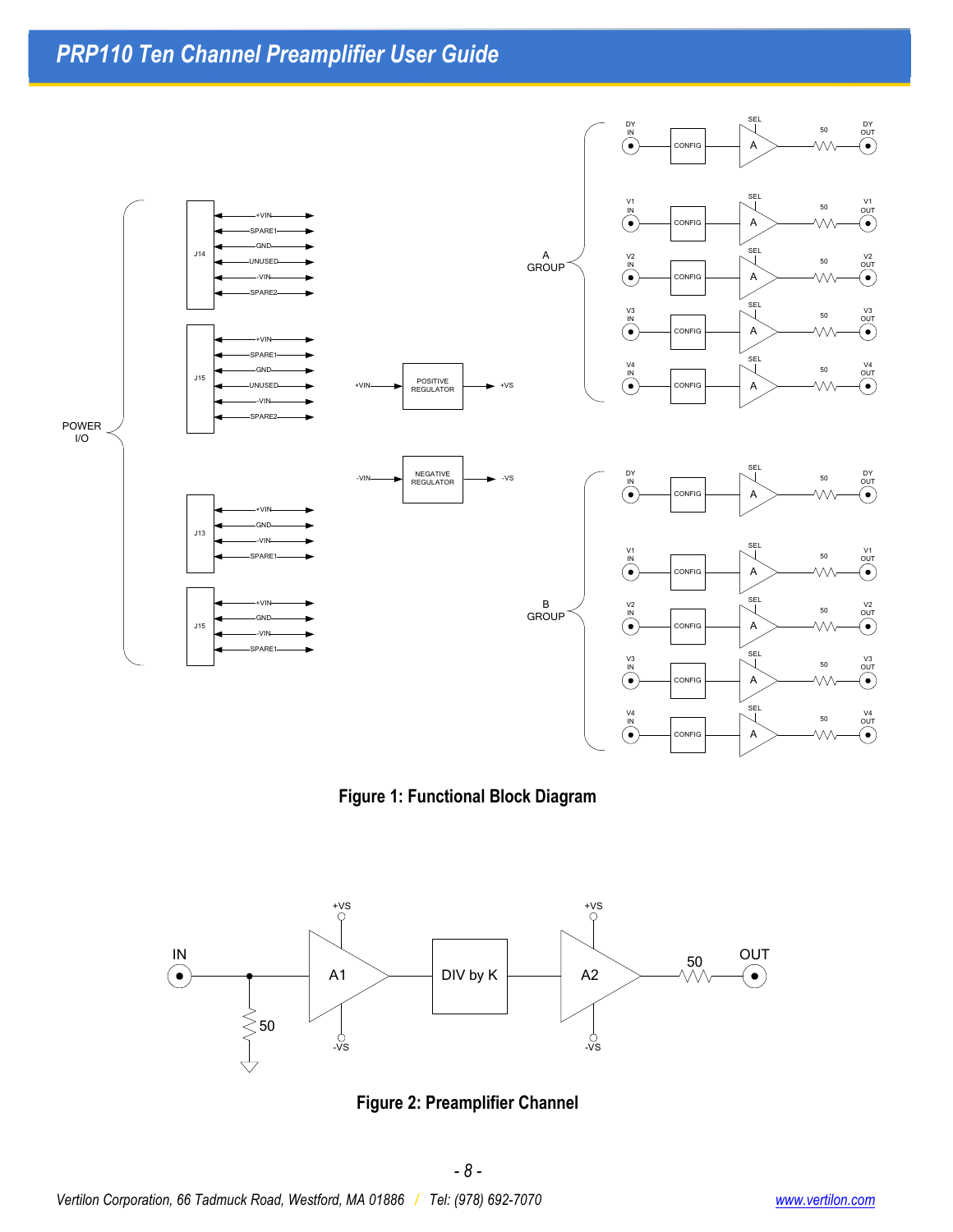## **Specifications**

 $(T_A = +25C$ , unless otherwise noted)

| <b>Description</b>                  | Sym            | Min   | <b>Typ</b>        | <b>Max</b> | <b>Units</b> | <b>Notes</b>                                                                                |  |
|-------------------------------------|----------------|-------|-------------------|------------|--------------|---------------------------------------------------------------------------------------------|--|
| <b>ANGER LOGIC PREAMPLIFIER</b>     |                |       |                   |            |              |                                                                                             |  |
| Input Dynamic Range                 |                |       | $-4$<br>-8        |            | $\vee$       | <b>PRP110A</b><br><b>PRP110B</b>                                                            |  |
| First Stage Gain                    | A <sub>1</sub> |       | $+2$<br>$+1$      |            |              | <b>PRP110A</b><br><b>PRP110B</b>                                                            |  |
| <b>Divider</b>                      | Κ              |       | 1<br>4            |            |              | High gain, rotary switch set to position "1"<br>Low gain, rotary switch set to position "2" |  |
| Second Stage Gain                   | A2             |       | $+10$             |            |              |                                                                                             |  |
| Overall Gain (High Setting)         | Α              |       | $+10$<br>$+5$     |            |              | PRP110A into 50 ohms<br>PRP110B into 50 ohms                                                |  |
| Overall Gain (Low Setting)          | Α              |       | $+2.5$<br>$+1.25$ |            |              | PRP110A into 50 ohms<br>PRP110B into 50 ohms                                                |  |
| <b>LAST DYNODE PREAMPLIFIER</b>     |                |       |                   |            |              |                                                                                             |  |
| Input Dynamic Range                 |                |       | $+4$<br>$+8$      |            | V            | <b>PRP110A</b><br><b>PRP110B</b>                                                            |  |
| First Stage Gain                    | A <sub>1</sub> |       | $-2$<br>$-1$      |            |              | <b>PRP110A</b><br><b>PRP110B</b>                                                            |  |
| <b>Divider</b>                      | Κ              |       | 1<br>4            |            |              | High gain, rotary switch set to position "1"<br>Low gain, rotary switch set to position "2" |  |
| Second Stage Gain                   | A <sub>2</sub> |       | $+10$             |            |              |                                                                                             |  |
| Overall Gain (High Setting)         | Α              |       | $-10$<br>$-5$     |            |              | PRP110A into 50 ohms<br>PRP110B into 50 ohms                                                |  |
| Overall Gain (Low Setting)          | Α              |       | $-2.5$<br>$-1.25$ |            |              | PRP110A into 50 ohms<br>PRP110B into 50 ohms                                                |  |
| <b>ALL PREAMPLIFIERS</b>            |                |       |                   |            |              |                                                                                             |  |
| Input Resistance                    | Rin            |       | 50                |            | Ω            |                                                                                             |  |
| Small Signal Bandwidth              |                |       | 236               |            | MHz          | Vout = $0.2V$ pk-pk                                                                         |  |
| Large Signal Bandwidth              |                |       | 146               |            | MHz          | Vout = $2V$ pk-pk                                                                           |  |
| Output Slew Rate                    |                |       | 470               |            | V/us         |                                                                                             |  |
| Output Baseline Level               |                |       | 12<br>55          | 50<br>110  | mV<br>mV     | No load<br>$Isink = 5mA$                                                                    |  |
| Maximum Output Pulse                |                |       | $-4$              |            | V            | Into 50 ohms                                                                                |  |
| Output Impedance                    | Rout           |       | 50                |            | Ω            |                                                                                             |  |
| <b>POWER SUPPLY</b>                 |                |       |                   |            |              |                                                                                             |  |
| Positive Power Supply Voltage       | $+V$ in        | $+4$  | $+4.5$            | $+5$       | $\vee$       |                                                                                             |  |
| Negative Power Supply Voltage       | -Vin           | $-11$ | $-11.5$           | $-12$      | $\sf V$      |                                                                                             |  |
| Power Supply Current                | $+$ lin / -lin |       | 200               |            | mA           |                                                                                             |  |
| Internal Regulated Positive Voltage | $+Vs$          |       | $+1.25$           |            | $\sf V$      |                                                                                             |  |
| Internal Regulated Negative Voltage | $-Vs$          |       | $-8.9$            |            | $\sf V$      |                                                                                             |  |
| <b>DIMENSIONS</b>                   |                |       |                   |            |              |                                                                                             |  |
| Width                               | W              |       | 51                |            | mm           |                                                                                             |  |
| Length                              | L              |       | 198.4             |            | mm           |                                                                                             |  |
| Thickness                           | $\top$         |       | 1.57              |            | mm           | (printed circuit board only)                                                                |  |

#### **Table 1: Specifications**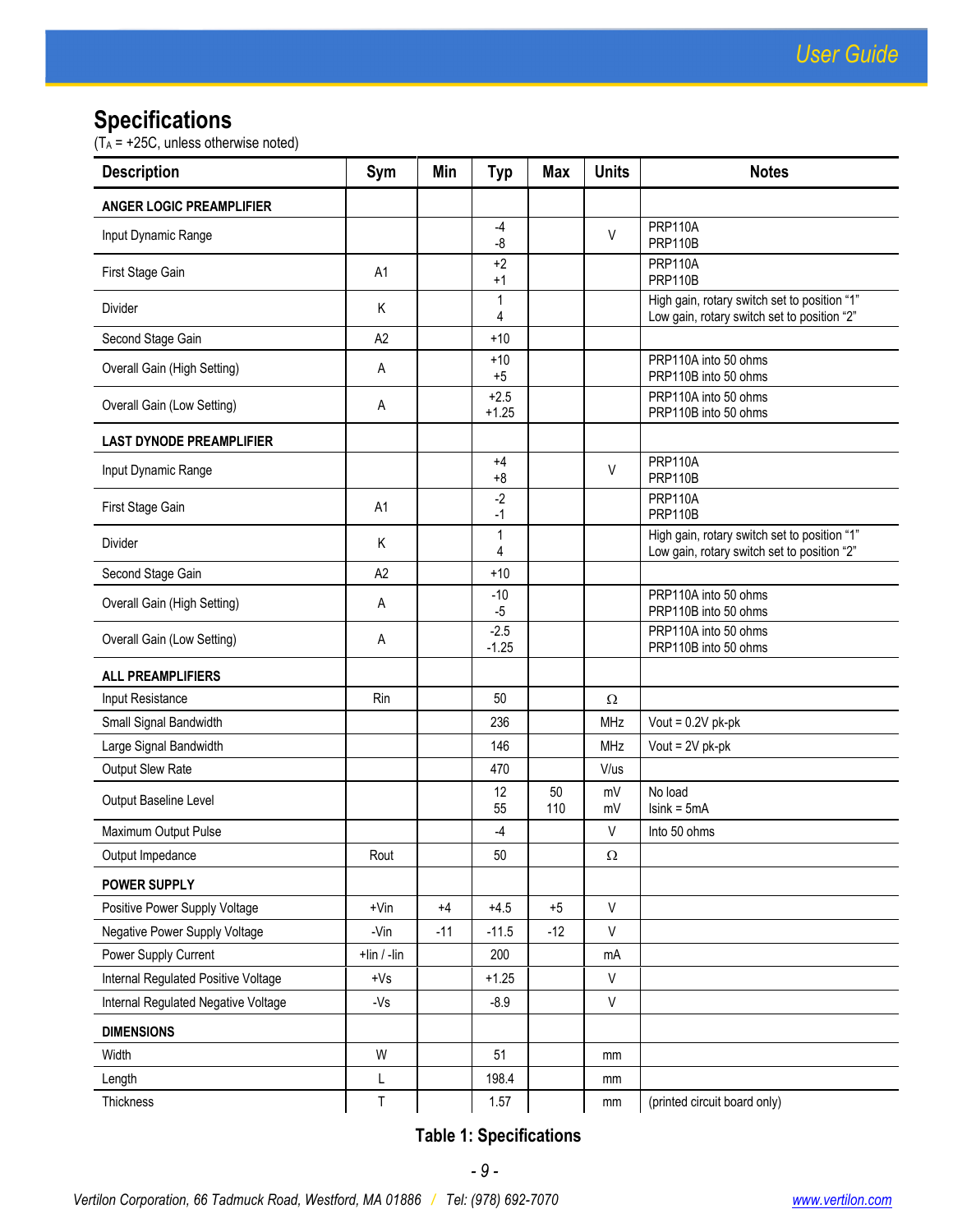| <b>Absolute Maximum Ratings</b> |  |
|---------------------------------|--|
|---------------------------------|--|

| <b>Parameter</b>                                  | Rating |
|---------------------------------------------------|--------|
| <b>Momentary Positive Power Supply Voltage</b>    | $+15V$ |
| <b>Momentary Negative Power Supply Voltage</b>    | $-15V$ |
| <b>Continuous Positive Power Supply Voltage</b>   | $+7V$  |
| Continuous Negative Power Supply Voltage          | $-14V$ |
| Positive Input Voltage (Anger Preamplifier)       | $+6V$  |
| Negative Input Voltage (Anger Preamplifier)       | $-14V$ |
| Positive Input Voltage (Last Dynode Preamplifier) | $+10V$ |
| Negative Input Voltage (Last Dynode Preamplifier) | $-3V$  |

#### **Table 2: Absolute Maximum Ratings**

# **Power Inputs / Outputs**

The PRP110 requires a positive (+Vin) and negative (-Vin) power supply from the user as specified in specifications Table 1. Each power input is separately regulated on the board to produce a clean, ripple-free power source to the PRP110 amplifiers. The positive (+Vs) and negative (-Vs) regulated voltages effectively define the output voltage limits of the amplifiers. Because the PRP110 amplifiers have a 10 volt maximum power supply range, the regulated supplies are asymmetrically specified towards the negative range so that the maximum negative-going output dynamic range can be achieved. The regulators also provide a significant level of power supply overvoltage protection for the on-board circuitry. When possible it is best to provide input voltages that are near the low end of the range in the specifications table. This will minimize the amount of heat on the PRP110 due to the power dissipation in the voltage regulators.

There are four power input / output connectors on the PRP110 — two discrete four wire headers and two six pin 2mm flat cable connectors. All power I/O is in parallel to support module daisy-chaining and other power supply wiring schemes. The power connector information is shown in the table below.

| Designator | <b>Type</b>            | <b>Connector P/N</b>    | <b>Mating P/N</b>    | <b>Pinout</b>                                 |  |
|------------|------------------------|-------------------------|----------------------|-----------------------------------------------|--|
| J13        |                        |                         |                      | $+V$ in<br>1:<br>2:<br>Ground                 |  |
| J16        | Discrete wire, 4 pin   | Molex 70543-0003        | Molex 0050579404     | 3:<br>-Vin<br>4:<br>Spare1                    |  |
| J14        |                        |                         | Amphenol 89361-706LF | $+V$ in<br>1:<br>2:<br>Spare1<br>3:<br>Ground |  |
| J15        | Flat cable, 2mm, 6 pin | Amphenol 98414-G06-06LF |                      | 4:<br>N/C<br>5:<br>-Vin<br>6:<br>Spare2       |  |

#### **Table 3: Power Connectors**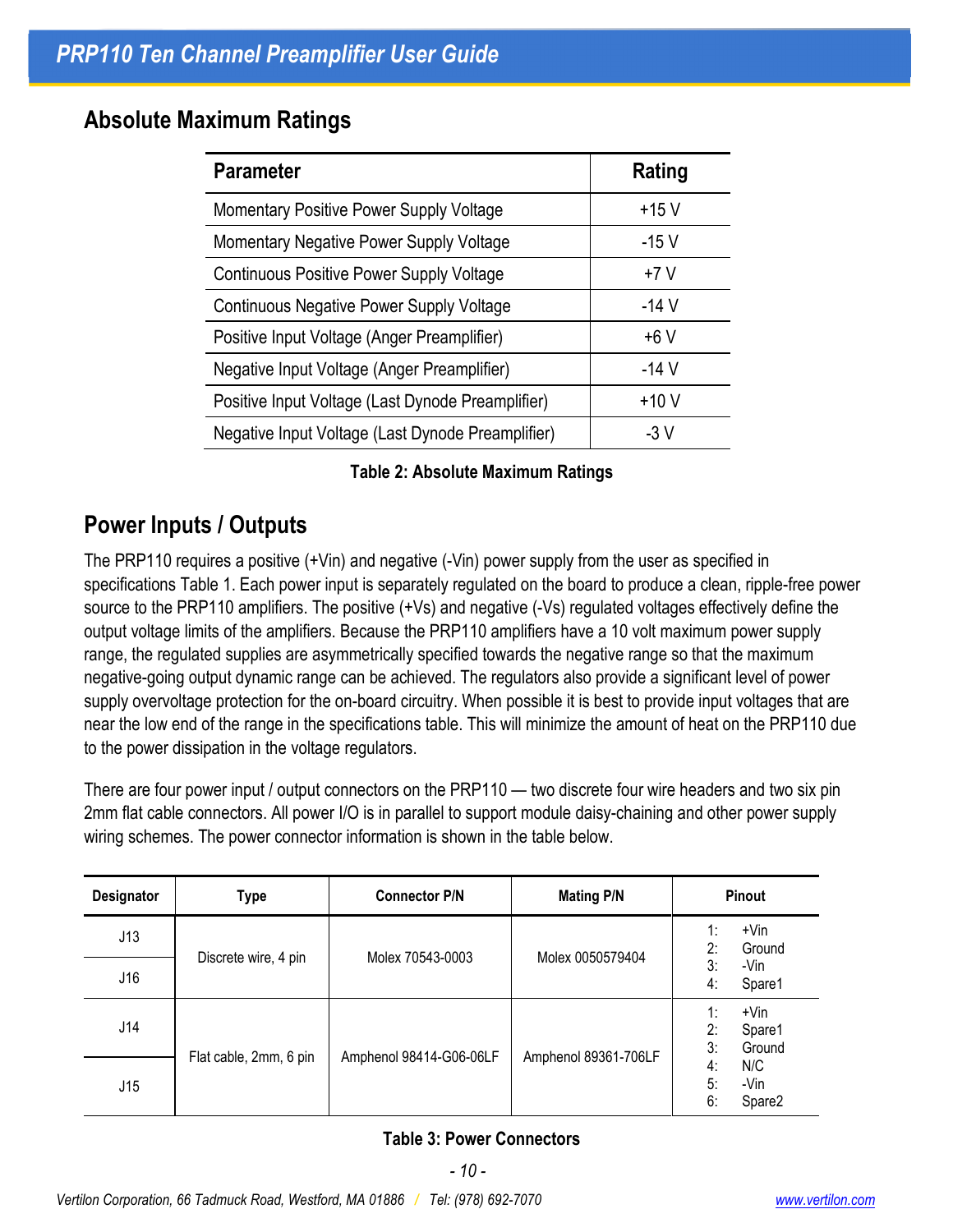# **Anger Logic Preamplifiers**

Multianode PMT anger logic signals are usually connected to external electronics that compute the position and energy of randomly arriving particle events. The PRP110 has a total of eight anger logic non-inverting preamplifiers — four in group A and four in group B — that connect directly to two sets of anger logic signals from a pair of MAPMTs. In typical applications the current from the MAPMT anger logic is in the negative direction and thus the associated PRP110 non-inverting preamplifiers produce negative-going output signals. As shown in Figure 2, the preamplifiers are composed of two stages with a switchable voltage divider between the stages. Most of the gain is in the second stage with the first stage serving the principal purpose of isolating the input signal from output overloading. This configuration produces the maximum gain while allowing for large dynamic range input signals. The overall gain of each preamplifier can be reduced using the miniature rotary switch. Rotating the actuator into the clockwise position will switch the preamplifier to the reduced gain configuration. The preamplifier input is located in the upper position of the dual stacked BNCs, the output is in the bottom position.

# **Last Dynode Preamplifiers**

The PMT last dynode output is used with an external discriminator for generating a trigger signal to data acquisition electronics or a time-to-digital converter for determining time of arrival or coincidence detection. The PRP110 has two inverting preamplifiers for the MAPMT last dynode signal — one in group A and one in group B. Since the last dynode current is typically in the positive direction, these inverting preamplifiers produce negativegoing output signals to match the direction of the anger logic signals. Other than for the polarity difference, the last dynode preamplifiers are identical to the anger logic preamplifiers.

# **Amplifier Configurations**

All ten preamplifier channels are identical before pre-configuration at the factory. Using resistor jumpers at the first stage preamplifier, PRP110 channels are configured as either negative input anger logic channels or positive input last dynode channels. These channels are further configured as either PRP110A 10X gain or PRP110B 5X gain versions. Although not recommended for modification by the user, the modules are configured by simply soldering 0603 zero ohm resistors into the appropriate marked locations on the PCB as shown in Figure 3 below. Table 4 below describes the jumper configurations for each preamplifier configuration. A check mark means the jumper resistor is installed — otherwise the location is left open.

| <b>Input Signal Polarity</b> | Gain | Ra            | <b>Rb</b>     | Rc            | Rd | Re       |
|------------------------------|------|---------------|---------------|---------------|----|----------|
| Positive                     | 10X  |               |               | $\mathcal{N}$ |    |          |
| Negative                     | 10X  | $\mathcal{N}$ |               |               |    |          |
| Positive                     | 5X   |               | $\mathcal{N}$ |               |    | $\Delta$ |
| Negative                     | 5X   |               |               |               | へ  |          |

#### **Table 4: Preamplifier Configuration Jumpers**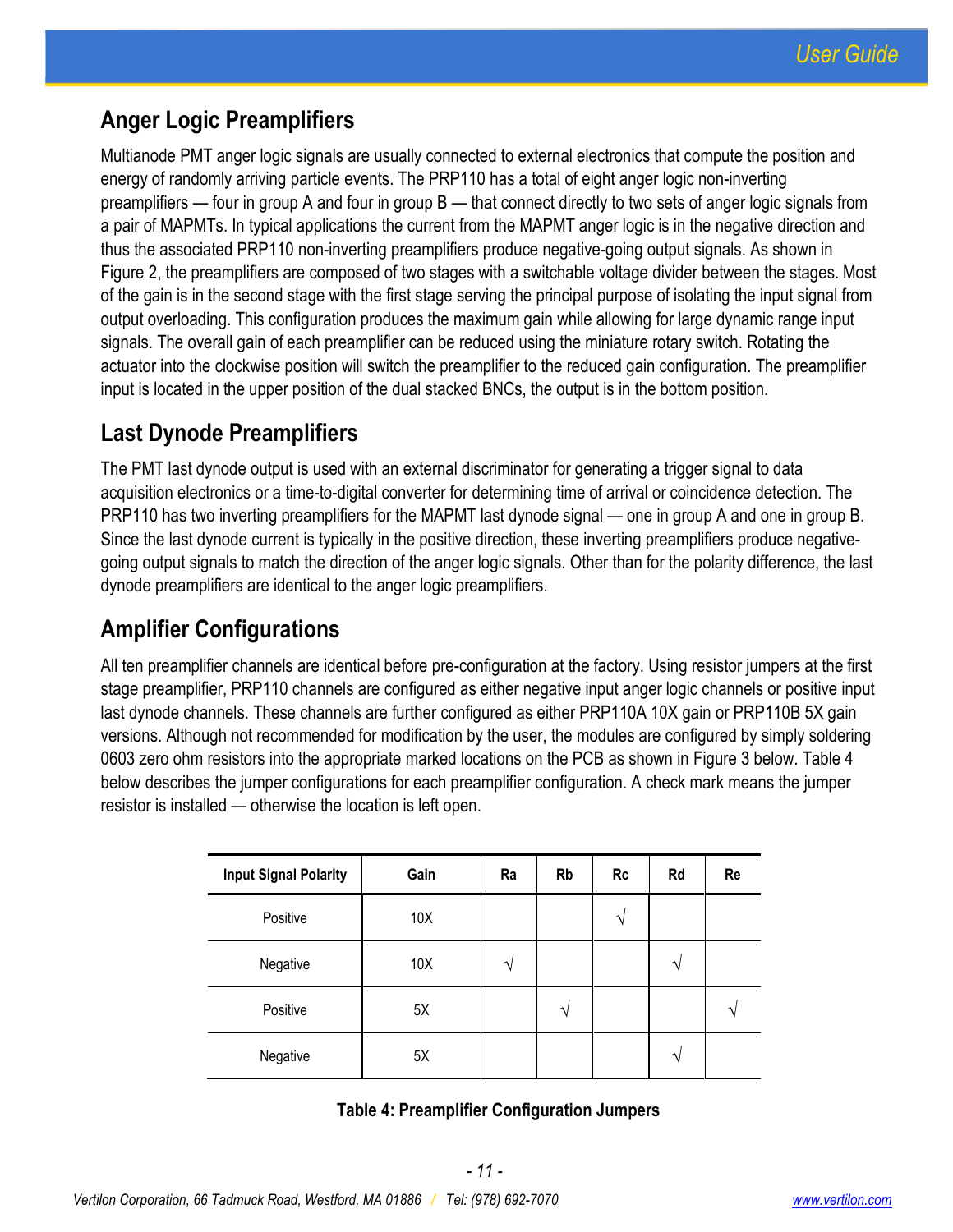

**Figure 3: Configuration Jumper Locations** 



**Figure 4: Top View** 

*- 12 -*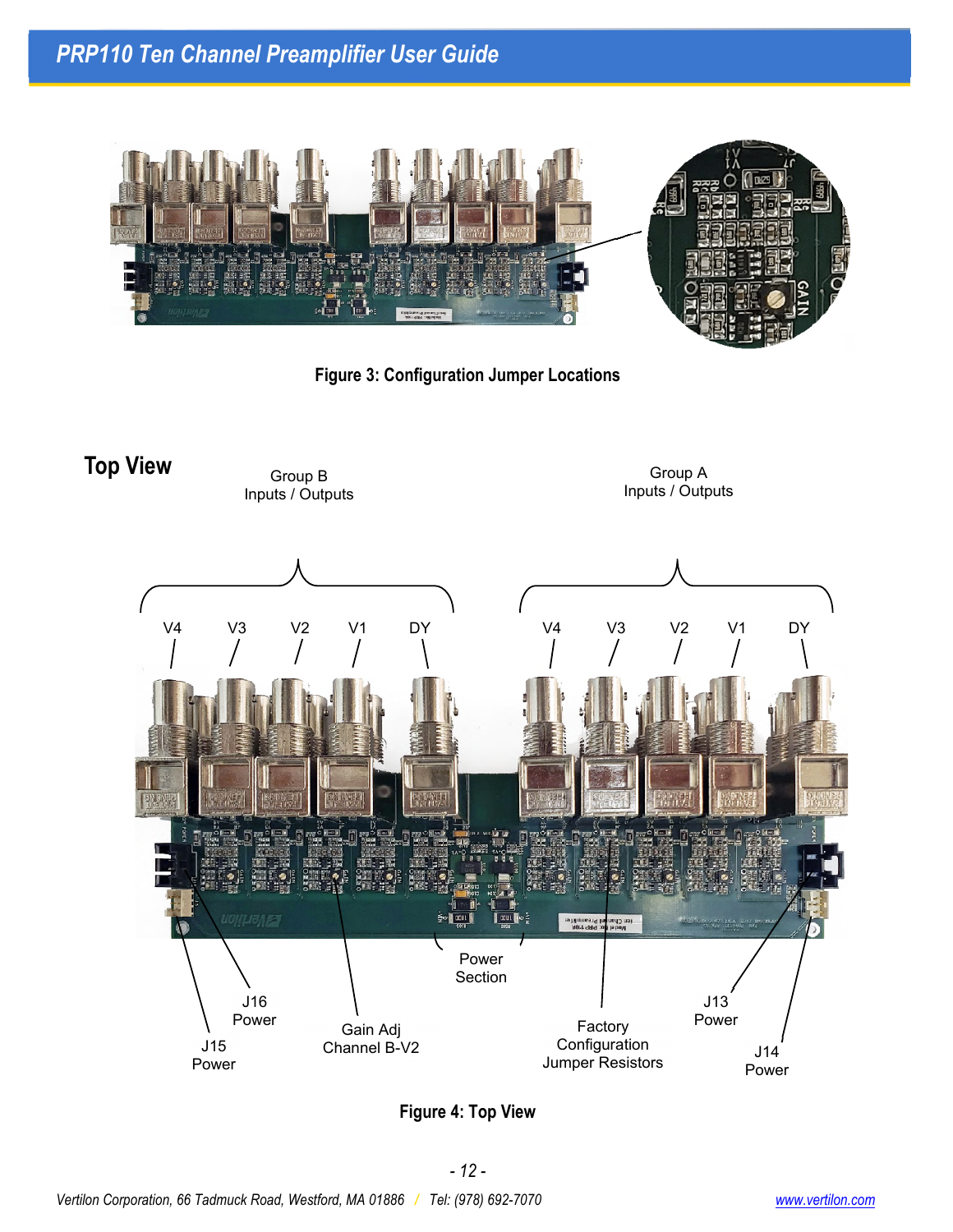# **Mechanical Information**





**Figure 5: PRP110 Printed Circuit Board Dimensions** 

*- 13 -*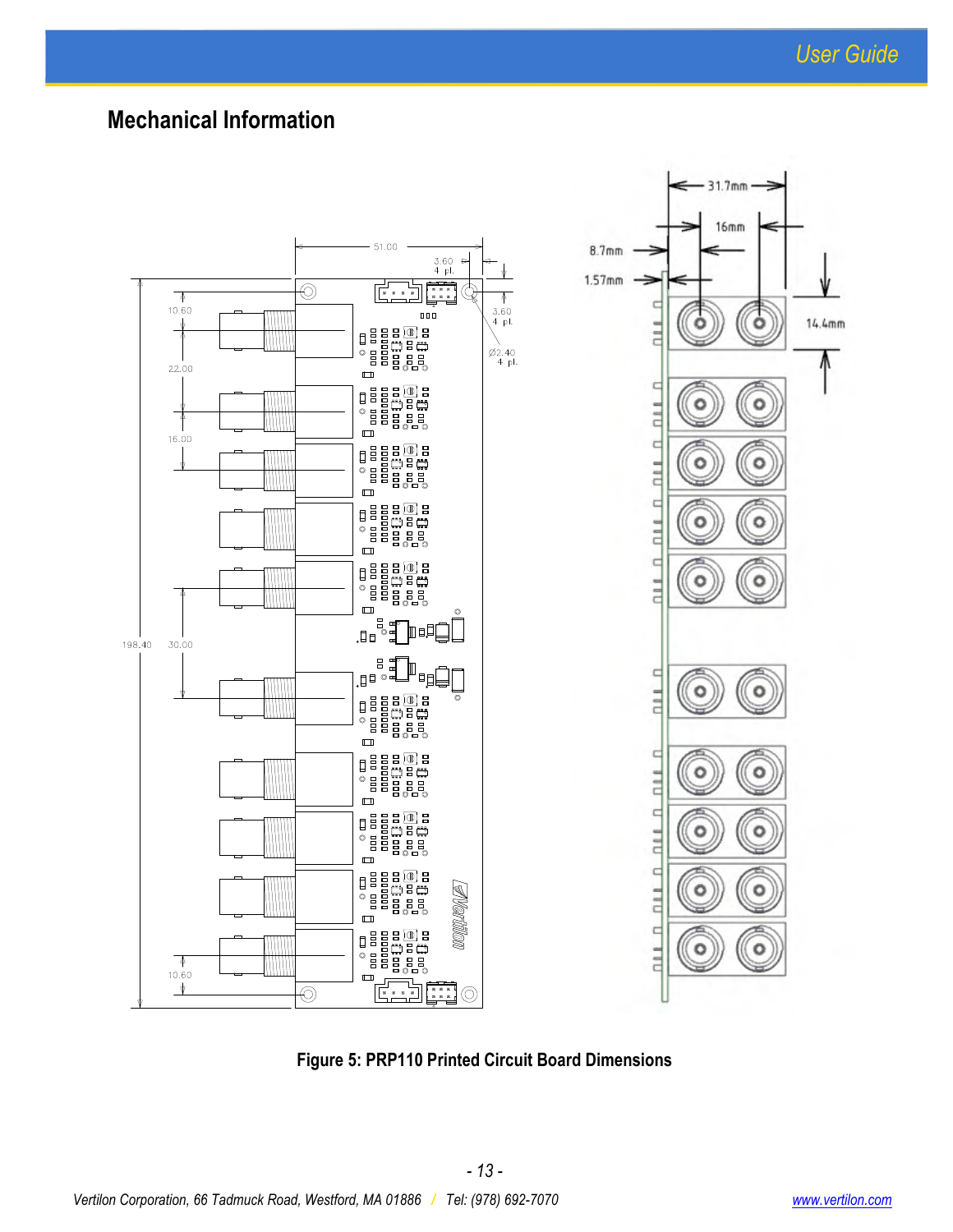# *PRP110 Ten Channel Preamplifier User Guide*



**Figure 6: PRP110 3D View** 

*- 14 -*